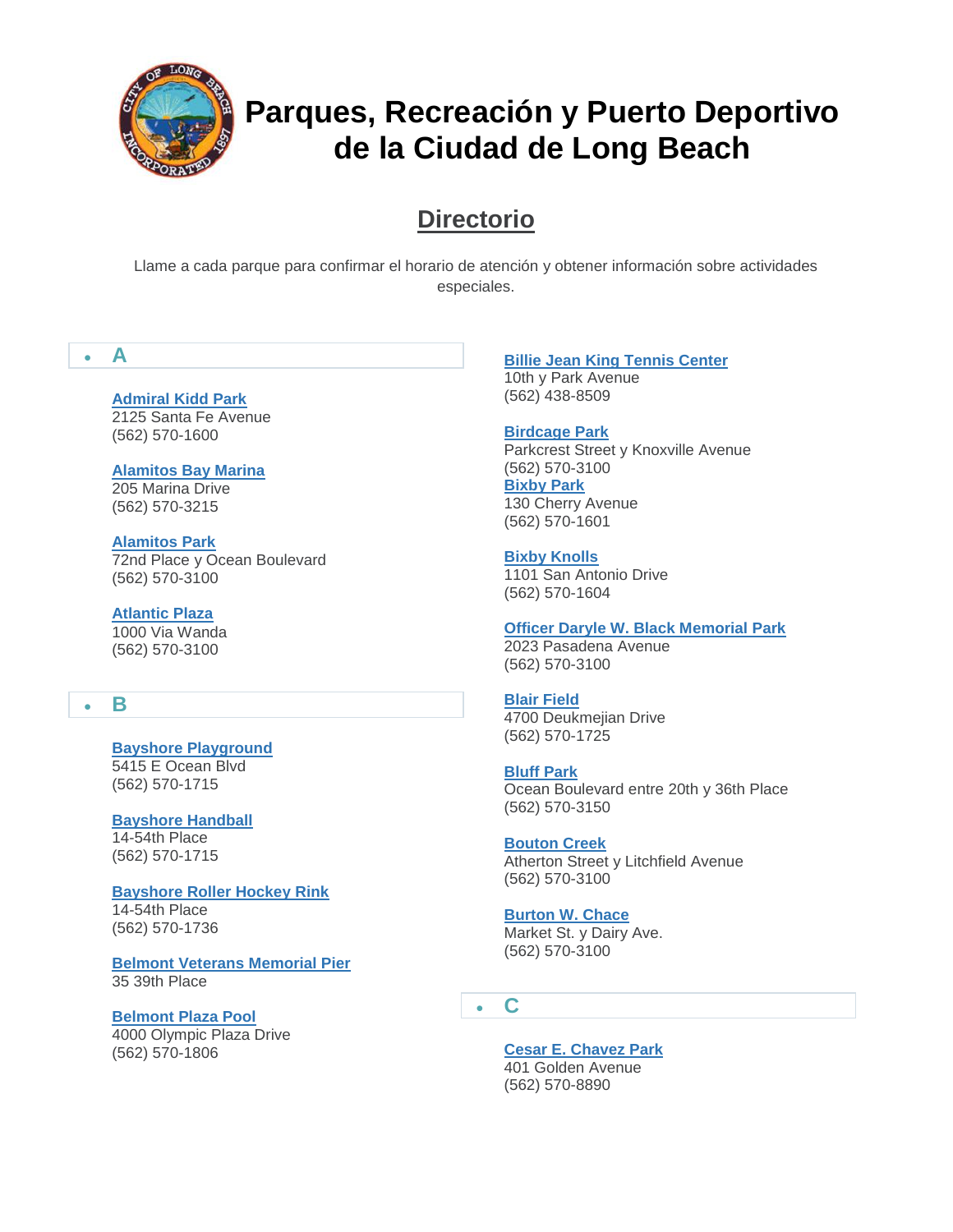

#### **[Channel View](http://www.longbeach.gov/park/park-and-facilities/directory/channel-view-park/)** 7th St con Loynes Dr en Los Cerritos Channel (562) 570-3100

**[Cherry Park](http://www.longbeach.gov/park/park-and-facilities/directory/cherry-park/)** 1901 East 45th Street (562) 570-1615

**[Chittick Field](http://www.longbeach.gov/park/park-and-facilities/directory/chittick-field/)** 1900 Walnut Avenue (562) 570-3204

**[College Estates Park](http://www.longbeach.gov/park/park-and-facilities/directory/college-estates-park/)** 808 Stevely Avenue (562) 570-1617

#### **[Colorado Lagoon](http://www.longbeach.gov/park/recreation-programs/aquatics/pools/belmont-pool/)** 5119 East Colorado Street (562) 570-1720

**[Coolidge Park](http://www.longbeach.gov/park/park-and-facilities/directory/coolidge-park/)** 352 East Neece Street

(562) 570-1618

## **[Craftsman Village](http://www.longbeach.gov/Park/Park-and-Facilities/Directory/Craftsman-Village-Park/)**

851 Orange Avenue (562) 570-3100

## **D**

**[Daisy Greenbelt](http://www.longbeach.gov/park/park-and-facilities/directory/daisy-greenbelt/)** Daisy Avenue

**[Davenport Park](http://www.longbeach.gov/park/park-and-facilities/directory/ed-pops-davenport-park/)** 2910 East 55th Way

**[DeForest Park](http://www.longbeach.gov/park/park-and-facilities/directory/deforest-park/)** 6255 DeForest Avenue (562) 570-1620

**[Dog Parks \(Parques para perros\)](http://www.longbeach.gov/park/park-and-facilities/directory/deforest-park/)**

**[Drake Park](http://www.longbeach.gov/park/park-and-facilities/directory/drake-park/)** 951 Maine Avenue (562) 570-1625

**E**

**[East Village Arts Park](http://www.longbeach.gov/park/park-and-facilities/directory/east-village-arts-park/)** 150 Elm Avenue

#### **[El Dorado East Regional Park](http://www.longbeach.gov/park/park-and-facilities/directory/el-dorado-east-regional-park/)**

7550 East Spring Street (562) 570-1771

**[El Dorado Nature Center](http://www.longbeach.gov/park/park-and-facilities/parks-centers-pier/el-dorado-nature-center/)**

7550 East Spring Street (562) 570-1745

#### **[El Dorado Park West](http://www.longbeach.gov/park/park-and-facilities/directory/el-dorado-park-west/)**

2800 Studebaker Road (562) 570-3225

#### **[El Dorado Tennis Center](http://www.longbeach.gov/park/park-and-facilities/directory/el-dorado-tennis-center/)**

2800 Studebaker Road (562) 425-0553

#### **[El Dorado Park Golf Course](http://www.longbeach.gov/park/park-and-facilities/directory/el-dorado-golf-course/)**

2400 Studebaker Road (562) 430-5411

**F**

**[Fellowship Park](http://www.longbeach.gov/park/park-and-facilities/directory/fellowship-park/)** North Pasadena Avenue en Willow Street (562) 570-3100

#### **[Freeman Community Center](http://www.longbeach.gov/park/park-and-facilities/directory/freeman-community-center/)**

1205 Freeman Avenue (562) 570-8688 (562) 570-1663

#### **[14th Street Park](http://www.longbeach.gov/park/park-and-facilities/directory/14th-street-park/)**

14th Street desde Chestnut Avenue hasta Palmer Court (562) 570-1608

**G**

**[Golden Shore Marine Biological Reserve](http://www.longbeach.gov/park/park-and-facilities/directory/golden-shore-marine-biological-reserve-park/)  [Park](http://www.longbeach.gov/park/park-and-facilities/directory/golden-shore-marine-biological-reserve-park/)** Golden Shore Ave al sur de Shoreline Dr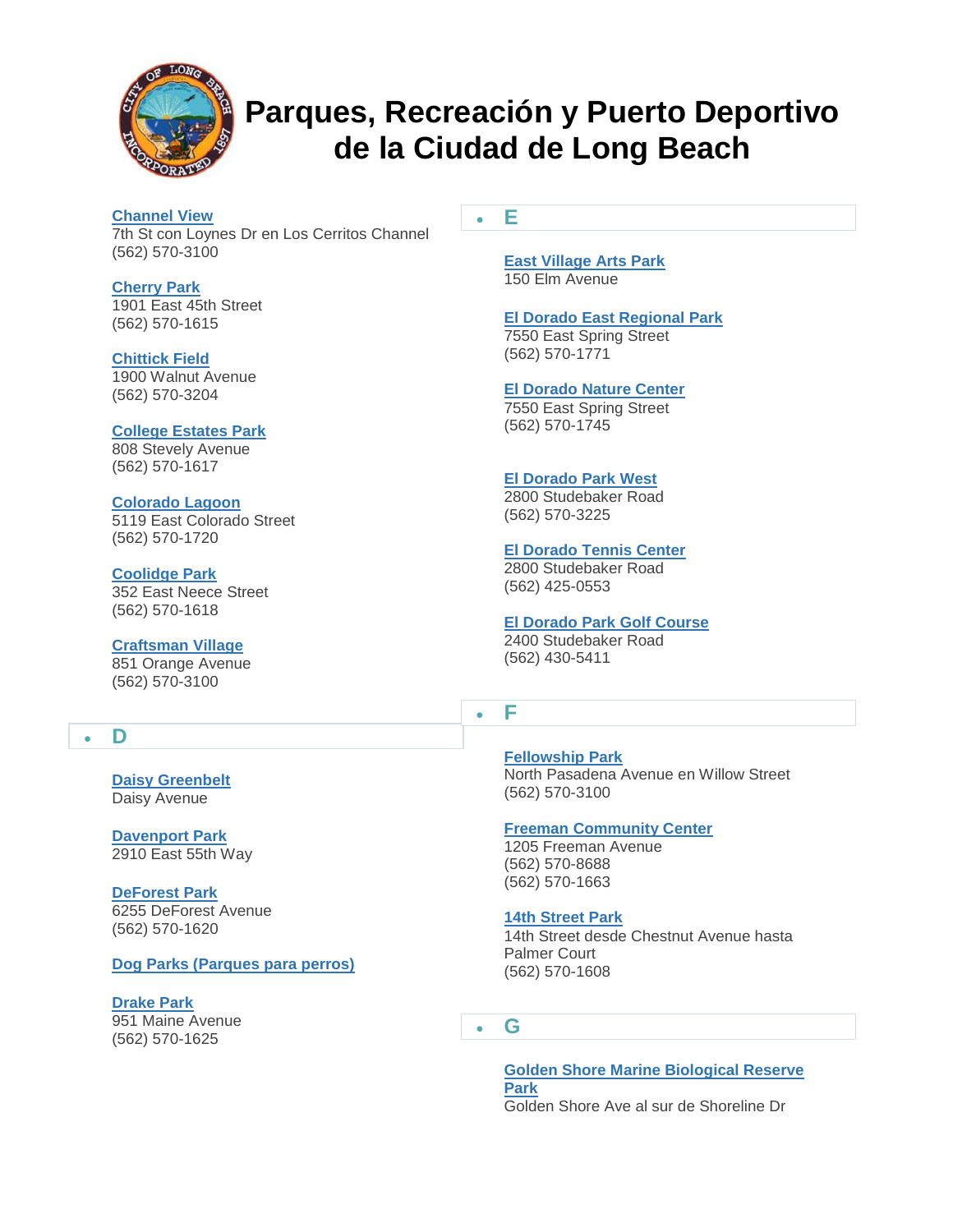

**[Golden Shore RV Park](http://www.longbeach.gov/park/park-and-facilities/directory/golden-shore-rv-resort/)**

101 Golden Avenue (562) 435-4646

## **[Good Neighbor Park](http://www.longbeach.gov/park/park-and-facilities/directory/good-neighbor-park/)**

2800 Studebaker Road (562) 570-3100

#### **[Grace Park](http://www.longbeach.gov/park/park-and-facilities/directory/grace-park/)**

Elm Ave. y Plymouth St. (562) 570-3100

## **H**

**[Harry Bridges Memorial Park](http://www.longbeach.gov/park/park-and-facilities/directory/queen-mary-events-park/)** 1126 Queens Highway (562) 570-5333

#### **[Harvey Milk Promenade Park](http://www.longbeach.gov/park/park-and-facilities/directory/harvey-milk-promenade-park/)** 185 E. Third Street

(562) 570-5333

## **[Heartwell Park Golf Course](http://www.longbeach.gov/park/park-and-facilities/directory/heartwell-golf-course/)**

6700 East Carson Street (562) 421-8855

## **[Heartwell Park](http://www.longbeach.gov/park/park-and-facilities/directory/heartwell-park/)**

5801 East Parkcrest Street (562) 570-1635

#### **[Houghton Park](http://www.longbeach.gov/park/park-and-facilities/directory/houghton-park/)**

6301 Myrtle Avenue (562) 570-1640

## **[Hudson Park](http://www.longbeach.gov/park/park-and-facilities/directory/hudson-park/)**

2335 Webster Avenue (562) 570-3150

#### **J**

#### **[Jack Dunster Marine Biological Reserve](http://www.longbeach.gov/park/park-and-facilities/directory/jack-dunster-marine-biological-reserve/)** Boathouse Lane y Los Cerritos Channel (562) 570-3100

#### **[Jack Nichol Park](http://www.longbeach.gov/park/park-and-facilities/directory/jack-nichol-park/)**

6200 Costa Del Sol (Pacific Coast Hwy. y Los Cerritos Channel)

## **[Jackson Park](http://www.longbeach.gov/park/park-and-facilities/directory/jackson-park/)**

1432 Jackson St (562) 570-3100

**L**

**[La Bella Fountain](http://www.longbeach.gov/park/park-and-facilities/directory/la-bella-fontana-di-napoli/)** Ravenna Dr y Corinthian Wk

#### **[Leeway Sailing & Aquatics Center](http://www.longbeach.gov/park/recreation-programs/aquatics/leeway-sailing-and-aquatics-center/)**

5437 East Ocean Boulevard (562) 570-1719

**[Lilly Park](http://www.longbeach.gov/park/park-and-facilities/directory/lilly-park/)** 32 Lilly Ave (562) 570-3100

## **[Lincoln Park \(Centro Cívico\)](http://www.longbeach.gov/park/park-and-facilities/directory/lincoln-park/)**

Pacific Avenue y Broadway Street (562) 570-3100

#### **[Livingston Drive Playground](http://www.longbeach.gov/park/park-and-facilities/directory/livingston-drive-playground/)**

Livingston Drive y Park Avenue (562) 570-3100

**[Loma Vista Park](http://www.longbeach.gov/park/park-and-facilities/directory/loma-vista/)** 1173 Loma Vista (532)570-3100

## **[Long Beach Municipal Cemetery](http://www.longbeach.gov/park/park-and-facilities/directory/long-beach-municipal-cemetery/)**

1151 Willow Street (562) 570-3100

(562) 570-4950

#### **[Long Beach Museum Of Art](http://www.longbeach.gov/park/park-and-facilities/directory/long-beach-museum-of-art/)**

2300 East Ocean Boulevard (562) 439-2119

**[Long Beach Senior Center](http://www.longbeach.gov/park/park-and-facilities/directory/long-beach-senior-center/)** 1150 East 4th Street (562) 570-3500

**[Long Beach Shoreline Marina](http://www.longbeach.gov/park/park-and-facilities/directory/long-beach-shoreline-marina/)** 450 East Shoreline Drive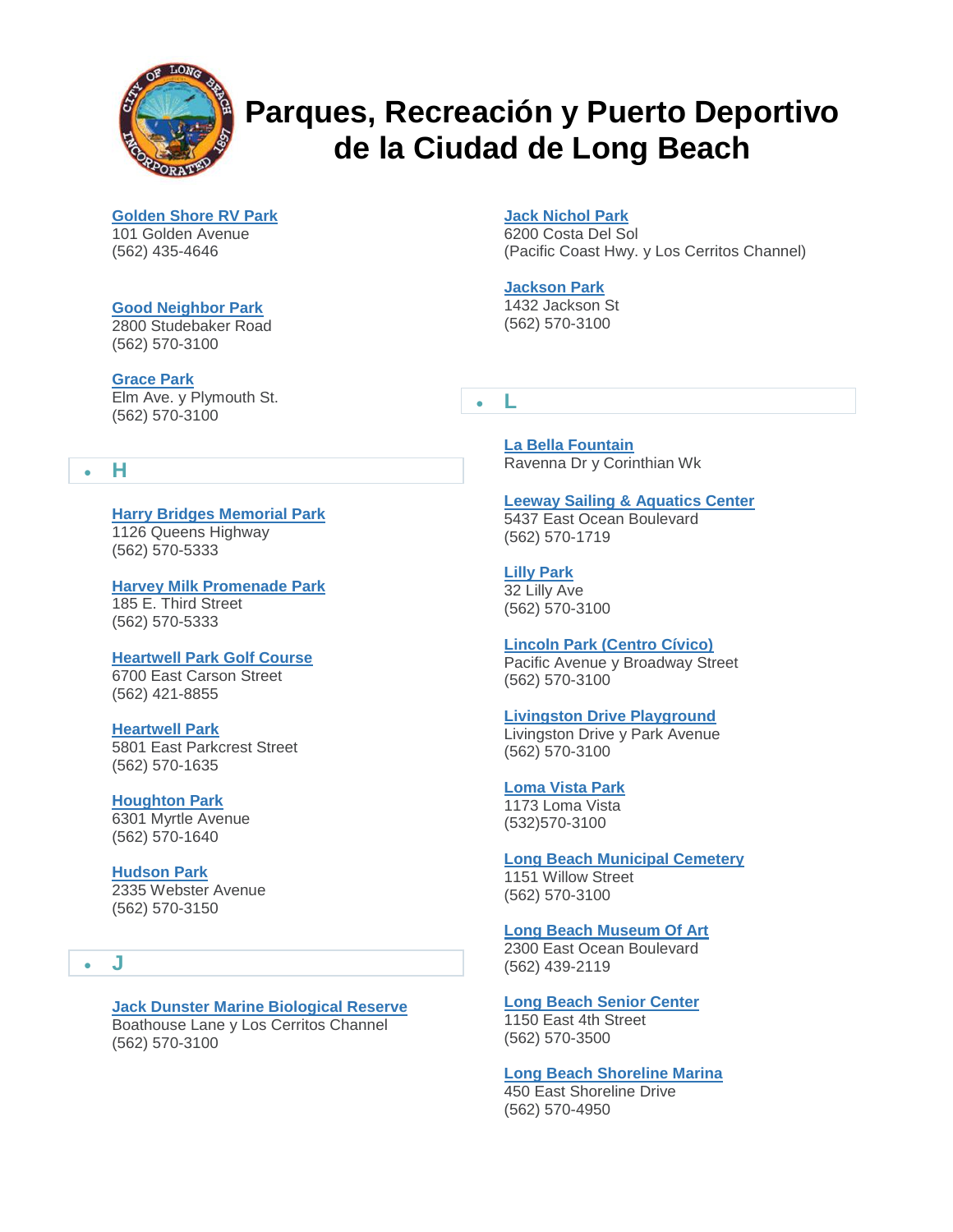

#### **[Los Altos Park](http://www.longbeach.gov/park/park-and-facilities/directory/los-altos-park/)** 5481 Stearns St.

(562) 570-1685

## **[Los Altos Plaza Park](http://www.longbeach.gov/park/park-and-facilities/directory/los-altos-park-plaza/)**

Los Altos Plaza y Anaheim Road (562) 570-3126

## **[Los Cerritos Park](http://www.longbeach.gov/park/park-and-facilities/directory/los-cerritos-park/)**

3750 Del Mar Avenue

## **M**

**[MacArthur Park](http://www.longbeach.gov/park/park-and-facilities/directory/macarthur-park/)** 1321 Anaheim Street (562) 570-1655

## **[Marine Stadium](http://www.longbeach.gov/park/park-and-facilities/directory/marine-stadium/)**

5255 Paoli Way (562) 570-3215

#### **[Marine Park \(Mother's Beach\)](http://www.longbeach.gov/park/park-and-facilities/directory/marine-park-(mothers-beach)/)** Appian Way debajo de Second

(562) 570-3100

## **[Marina Green](http://www.longbeach.gov/park/park-and-facilities/directory/marina-green/)**

386 E Shoreline Drive (562) 570-3236

#### **[Marina Vista Park](http://www.longbeach.gov/park/park-and-facilities/directory/marina-vista-park/)**

Colorado Street y Santiago (562) 570-3204

#### **[Martin Luther King Jr. Park](http://www.longbeach.gov/park/park-and-facilities/directory/martin-luther-king-jr--park/)**

1950 Lemon Avenue (562) 570-4405

#### **[Martin Luther King Jr. Park Pool](http://www.longbeach.gov/park/recreation-programs/aquatics/pools/martin-luther-king-jr-park-pool/)**

1910 Lemon Avenue (562) 570-1718

## **[McBride Park \(Cal Rec Community Center\)](http://www.longbeach.gov/park/park-and-facilities/directory/mcbride-park/)**

1550 Martin Luther King Avenue (562) 570-1605

**[Miracle On 4th Street Park](http://www.longbeach.gov/park/park-and-facilities/directory/miracle-on-fourth-street-park/)**

1518 E 4th St (562) 570-1786

#### **[Mossy Kent Park](http://www.longbeach.gov/park/park-and-facilities/directory/mossy-kent-park/)**

Alamitos Bay y Marina Drive (562) 570-2115

## **[Mother's Beach \(Marine Park\)](http://www.longbeach.gov/park/park-and-facilities/directory/marine-park-(mothers-beach)/)**

Appian Way debajo de Second (562) 570-3236

## **O**

**[Orizaba Park](http://www.longbeach.gov/park/park-and-facilities/directory/orizaba-park/)** 1435 Orizaba (562) 570-8688

**[Overlook Park \(Naples Plaza\)](http://www.longbeach.gov/park/park-and-facilities/directory/overlook-park/)** Corso di Napoli

## **P**

**[Pan American Park](http://www.longbeach.gov/park/park-and-facilities/directory/pan-american-park/)** 5157 Centralia Street (562) 570-1660

**[Parks, Recreation And Marine Administration](http://www.longbeach.gov/park/park-and-facilities/directory/parks-recreation-and-marine-administration-offices/)  [\(Administración de Parques, Recreación y](http://www.longbeach.gov/park/park-and-facilities/directory/parks-recreation-and-marine-administration-offices/)  [Puerto Deportivo\)](http://www.longbeach.gov/park/park-and-facilities/directory/parks-recreation-and-marine-administration-offices/)** 2760 Studebaker Road (562) 570-3100

#### **[Pacific Electric Greenbelt](http://www.longbeach.gov/park/park-and-facilities/directory/pacific-electric-greenbelt/)** 4th Street y Park Avenue con 11th Street & Loma

**[Peace Park](http://www.longbeach.gov/park/park-and-facilities/directory/peace-park/)** 1411 Atlantic Ave

## **[Pete Archer Rowing Center](http://www.longbeach.gov/park/recreation-programs/aquatics/pete-archer-rowing-center/)**

5750 Boathouse Lane (562) 438-3352

#### **[Plaza Zafaria](http://www.longbeach.gov/park/park-and-facilities/directory/plaza-zafaria/)**

Pacific Coast Highway y Redondo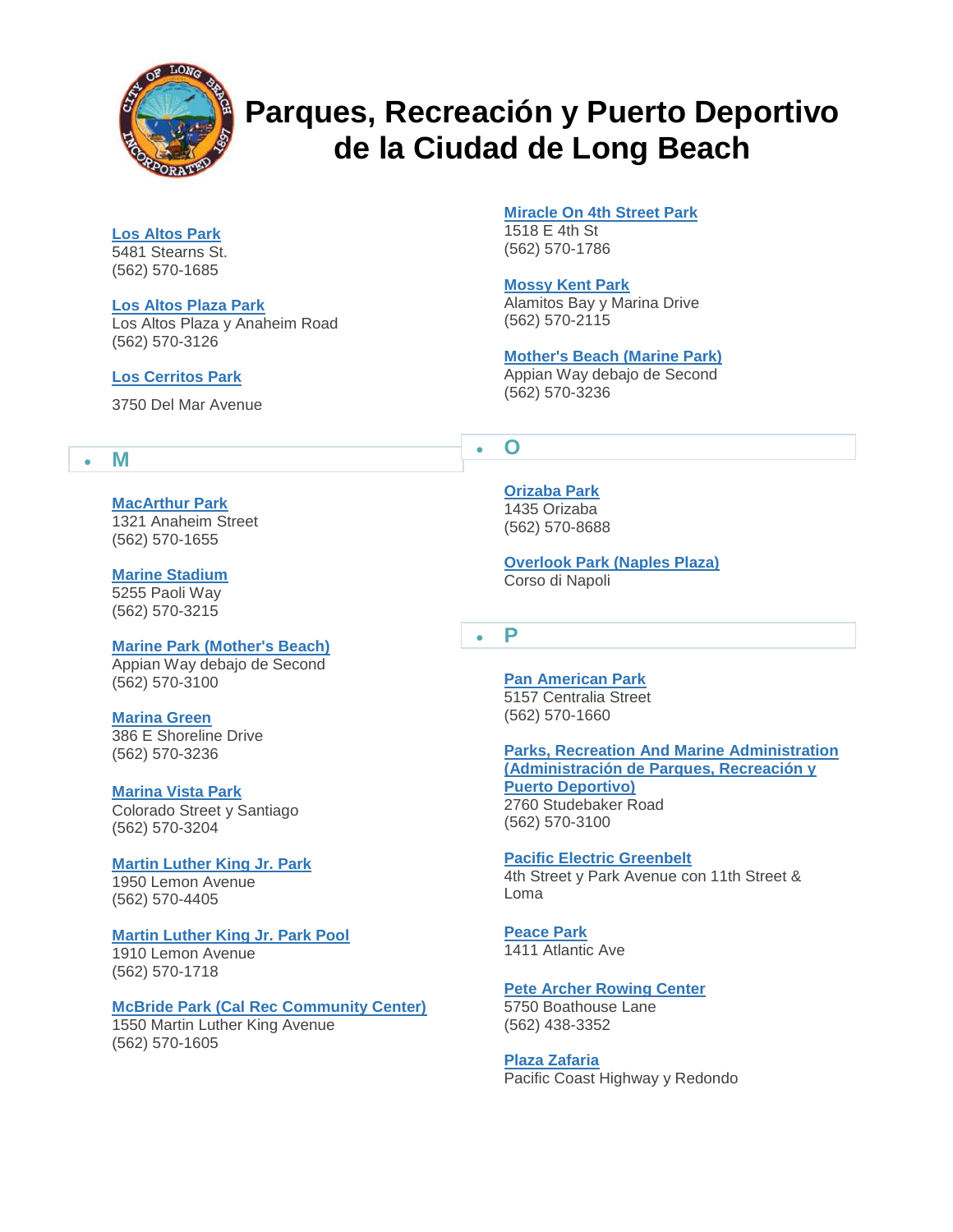

**S**

#### **R**

#### **[Rainbow Harbor Esplanade](http://www.longbeach.gov/park/park-and-facilities/directory/rainbow-harbor-esplanade/)**

Pine Avenue y South Shoreline Drive (562) 570-5333

#### **[Rainbow Lagoon](http://www.longbeach.gov/park/park-and-facilities/directory/rainbow-lagoon/)**

Pine y Shoreline Avenues

#### **[Ramona Park](http://www.longbeach.gov/park/park-and-facilities/directory/ramona-park/)**

3301 East 65th Street (562) 570-1665

#### **[Rancho Los Alamitos](http://www.longbeach.gov/park/park-and-facilities/directory/rancho-los-alamitos/)** 5400 Bixby Hill Road

(562) 431-3541

#### **[Rancho Los Cerritos](http://www.longbeach.gov/park/park-and-facilities/directory/rancho-los-cerritos/)**

4600 Virginia Road (562) 570-1755

#### **[Recreation Park](http://www.longbeach.gov/park/park-and-facilities/directory/recreation-park/)** 4900 East Seventh Street (562) 570-1670

## **[Recreation Park 9-Hole Golf Course](http://www.longbeach.gov/park/park-and-facilities/directory/recreation-park-south-9-hole-golf-course/)** 5000 East 7th Street

(562) 438-4012

#### **[Recreation Park 18-Hole Golf Course](http://www.longbeach.gov/park/park-and-facilities/directory/recreation-park-18-hole-golf-course/)** 5000 East Anaheim Street (562) 494-5000

**[Rosa Parks Park](http://www.longbeach.gov/park/park-and-facilities/directory/rosa-parks-park/)**

#### ○Alamitos Avenue y 15th Street (562)570-3100

## **[Rose Park](http://www.longbeach.gov/park/park-and-facilities/directory/rose-park/)**

1435 Orizaba (562) 570-3232

#### **[Rosie The Riveter Park](http://www.longbeach.gov/park/park-and-facilities/directory/rosie-the-riveter-park/)** Clark y Conant Avenue

#### **[Rotary Centennial Park](http://www.longbeach.gov/park/park-and-facilities/directory/rotary-centennial-park/)** Pacific Coast Highway & Junipero Street

**[Santa Cruz Park](http://www.longbeach.gov/park/park-and-facilities/directory/santa-cruz-park/)**

Cedar Avenue con Golden Avenue (562) 570-3100

## **[Seaside Park](http://www.longbeach.gov/park/park-and-facilities/directory/seaside-park/)**

14th Street y Chestnut Avenue (562) 572-5126

# **[Scherer Park](http://www.longbeach.gov/park/park-and-facilities/directory/scherer-park/)**

4600 Long Beach Boulevard (562) 570-1674

## **[Programas de patios de recreo en escuelas](http://www.longbeach.gov/park/park-and-facilities/directory/school-playground-programs/)**

**[Shoreline Aquatic Park](http://www.longbeach.gov/park/park-and-facilities/directory/shoreline-aquatic-park/)** Aquarium Way

#### **[Silverado Park](http://www.longbeach.gov/park/park-and-facilities/directory/silverado-park/)** 1545 West 31st Street (562) 570-1675

#### **[Silverado Park Pool](http://www.longbeach.gov/park/recreation-programs/aquatics/pools/silverado-park-pool/)** 1450 West 32nd Street (562) 570-1721

**[Sleepy Hollow Greenbelt](http://www.longbeach.gov/park/park-and-facilities/directory/sleepy-hollow-greenbelt/)** 47th Pl, Pacific Ave con Rio Ave. (562) 570-3100

#### **[Skate Parks \(Parques para patinar\)](http://www.longbeach.gov/park/recreation-programs/sports-and-athletics/skate-parks/)**

**[Skylinks en Long Beach Golf Course](http://www.longbeach.gov/park/park-and-facilities/directory/skylinks-golf-course/)** 4800 East Wardlow Road (562) 421-3388

## **[Somerset Park](http://www.longbeach.gov/park/park-and-facilities/directory/somerset-park/)**

1500 East Carson (562) 570-1690

## **[South Street Parkway](http://www.longbeach.gov/park/park-and-facilities/directory/south-street-parkway/)**

South Street y Jaymills

## **[Stearns Champions Park](http://www.longbeach.gov/park/park-and-facilities/directory/stearns-champions-park/)**

4520 East 23rd Street (562) 570-1685